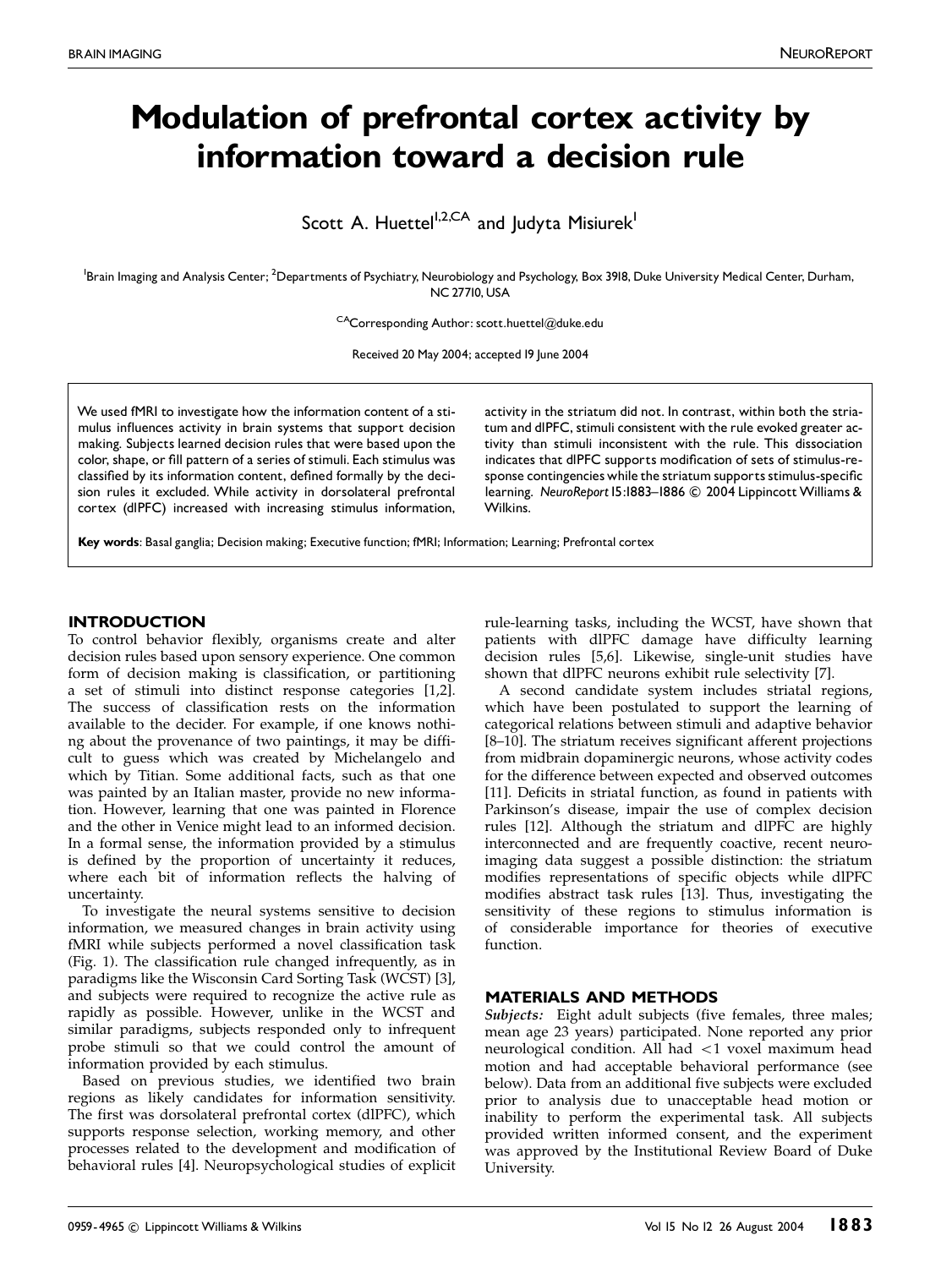

Fig. I. Design of the experiment. Subjects performed a rule learning task while being scanned using fMRI. Stimuli were simple shapes presented one at a time for 1500 ms with a 1000 ms interstimulus interval. The stimuli could vary in shape, color, or pattern. The subjects' task was to learn a rule that separated targets presented in the periphery from non-targets presented at fixation. For example, if a subject first saw a solid green circle that was a target, the subject could narrow down the active rule to three possibilities (e.g. solid, green, or circle). No additional information would be provided by a subsequent non-target dotted red square, but a solid blue triangle non-target would eliminate one possible rule, leaving green and circle. If a solid green triangle non-target was then presented, it would eliminate one more rule, leaving only circles are targets.We coded the information each stimulus provided by counting how many rules it excluded.The subjects indicated their knowledge of the active rule by responding to infrequent probes. The rules changed periodically and without warning; subjects inferred these rule transitions by noting stimuli whose position violated the previous rule.

Stimuli and experimental design: Subjects learned classification rules and responded to infrequent probe stimuli that tested those rules (Fig. 1). A fixed set of 27 stimuli was created from the combination of three shapes (circle, square, or triangle), colors (red, green, or blue), and patterns (solid, striped, or dotted). Each classification rule was based on one feature (e.g. red stimuli). The task was presented using CIGAL [14].

In the scanner, subjects viewed the stimuli using LCD goggles (Resonance Technologies); each stimulus subtended about  $4^{\circ}$ , and the total field of view was about  $20 \times 16^{\circ}$ . Stimuli were presented in a pseudo-random sequence (duration 1500 ms; interstimulus interval 1000 ms). The position of each stimulus indicated whether it was consistent with the rule. Stimuli that were consistent with the rule, or 'targets', were presented in one of the four corners of the display. Stimuli that were inconsistent with the rule, or 'non-targets', were presented in the center of the display. Each rule was active for 18–22 stimuli before a new rule was chosen randomly. There was no explicit indication of the rule transitions; they were inferred by subjects when stimuli violated the previous rule. Within each rule block, 25% of stimuli were targets and 75% were non-targets.

Subjects did not respond to any of the targets or nontargets, nor did they respond at rule transitions. Instead, they only responded to infrequent (10% of total) and randomly presented 'probes'. The probes were much larger than the other stimuli  $(9^{\circ}$  visual angle) and were thus visually distinct. When a probe was presented, the subject pressed one of two buttons to signal whether it was consistent or inconsistent with the active rule (50% were consistent, 50% were inconsistent).

Subjects first practiced the task for 30 min outside of the scanner. During the fMRI session, subjects participated in 6–9 experimental runs (mean 7.5), each lasting 8 min. On average, subjects viewed about 1440 stimuli and 75 rule changes.



Fig. 2. Dissociation between striatal and dorsolateral prefrontal cortex activity to informative events. (a) We identified brain regions whose activity increased proportionally to the amount of information conveyed by each stimulus. Effects significant by random-effects analysis are shown using a red-to-yellow color map ( $p < 0.001$  to  $p < 0.0001$ ). Effects of information content were observed in dorsolateral prefrontal cortex, but not in the striatum. (b) We also identified voxels that exhibited significantly greater activity to stimuli consistent with the active rule (targets) than to stimuli inconsistent with the active rule (non-targets). Significant target-related activity was observedin both the dorsal striatum and the dorsolateral prefrontal cortex.

Imaging parameters: fMRI scans were acquired on a 4.0 T GE Signa NVi scanner using a spiral gradient-echo sequence sensitive to blood-oxygenation-level dependent (BOLD) contrast. Each volume consisted of 28 slices parallel to the axial plane containing the anterior and posterior commissures (TR 1250 ms; TE 35 ms; voxel size  $3.75 \times 3.75 \times 3.8$  mm), and 380 volumes were collected in each run. To aid in normalization of the functional images, high-resolution T1 weighted SPGR images were acquired at the same orientation (voxel size:  $0.9375 \times 0.9375 \times 1.9$  mm).

fMRI data analysis: Initial preprocessing used SPM (Wellcome Department of Cognitive Neurology) to correct for time of slice acquisition, to minimize head motion, to normalize into a stereotaxic space (Montreal Neurological Institute), and to smooth using a Gaussian kernel (8 mm FWHM). Quadratic detrending used custom MATLAB (Mathworks) scripts.

We created separate design matrices for the stimuli and for the information they carried. The stimulus design matrix had four model factors: targets, non-targets, probes, and rule transitions. Stimulus contrasts of interest included targets vs non-targets, probes vs baseline, and rule transitions vs baseline.

For the information design matrix, we coded each stimulus by how many rules it could exclude. For example, if an optimal decision maker knew that the rule was red stimuli, a red target or a green non-target would exclude 0 rules. However, if an optimal decision maker had narrowed down the possible rules to red stimuli or blue stimuli, a red target would exclude 1 rule. Because most stimuli provided relatively little information, we used five model factors: exclusion of 0 rules, 1 rule, 2 rules, 3 rules, and 4 or more rules, each weighted by the number of rules excluded (e.g. stimuli that excluded more rules were hypothesized to have a larger BOLD effect). Our contrast of interest was informative stimuli vs non-informative stimuli. To eliminate a potential confound, we excluded all rule transition events from this second design matrix.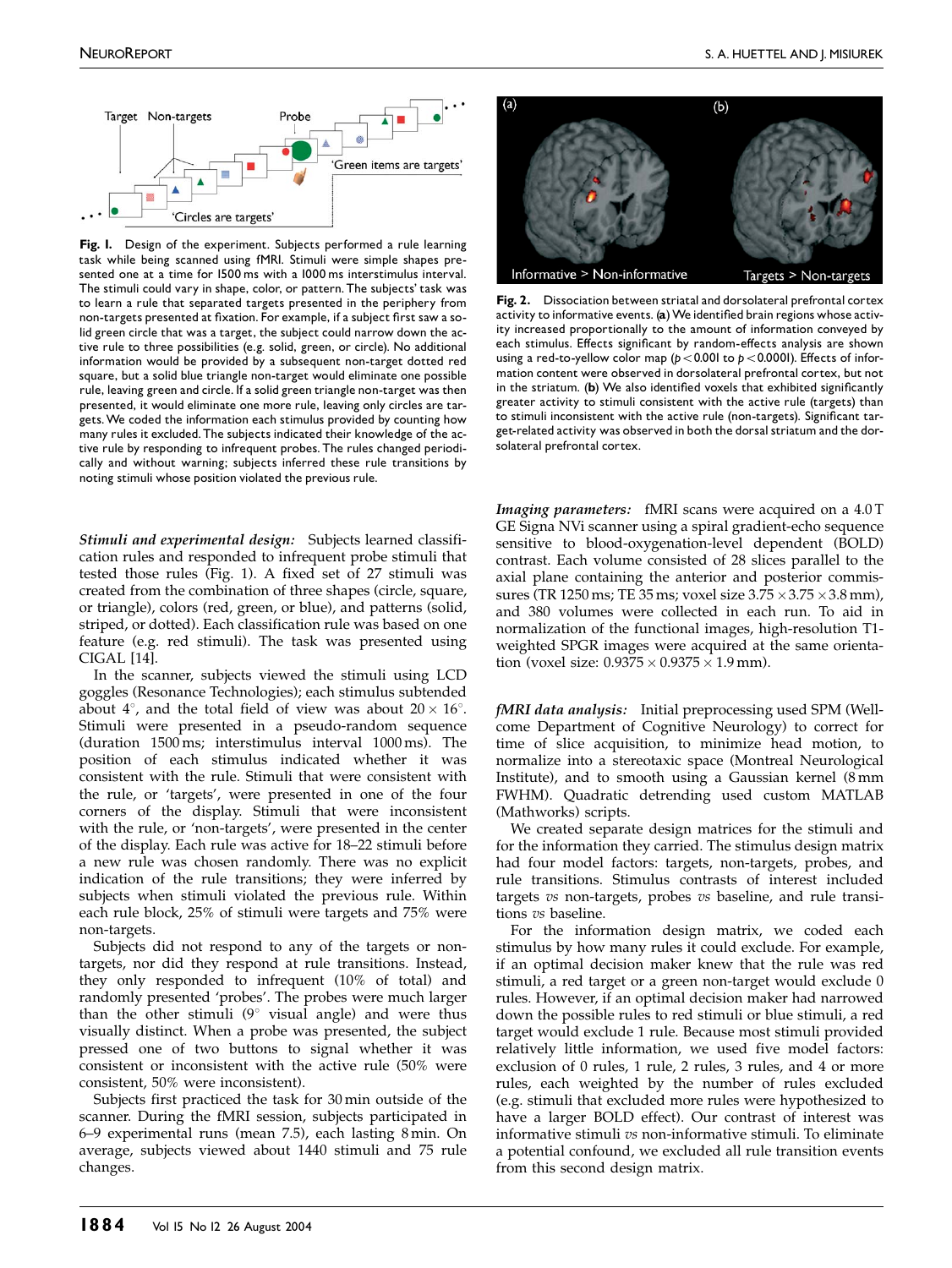Table I. Clusters of significant positive activity. All regions indicated in this table had more than 6 contiguous suprathreshold voxels (t>4.5). For regions active bilaterally, the coordinates of the highest t-value are indicated.

|                               | <b>MNI</b> centroid |              |                |                |         |                |
|-------------------------------|---------------------|--------------|----------------|----------------|---------|----------------|
|                               | Laterality          | $\mathbf{x}$ | y              | z              | Max $t$ | # Voxels       |
| Information increase          |                     |              |                |                |         |                |
| Middle frontal gyrus          | R > L               | 42           | 18             | 25             | 9.2     | 24/81          |
| Intraparietal sulcus          | R                   | 39           | $-67$          | 32             | 7.7     | 9              |
| $Targest$ > non-targets       |                     |              |                |                |         |                |
| Calcarine sulcus              | В                   | 0            | $-84$          | 0              | 10.5    | 358            |
| Dorsal striatum               | L > R               | $-21$        | 21             | 7              | 7.6     | 99/18          |
| Inferior frontal sulcus       |                     | $-56$        | 4              | 35             | 7.2     | 26             |
| Middle frontal gyrus          |                     | $-49$        | $\overline{4}$ | 42             | 7.0     | 23             |
| Lateral occipital gyrus       | R                   | 39           | $-67$          | 4              | 6.6     | 34             |
| Supramarginal gyrus           | L > R               | $-35$        | $-49$          | 42             | 6.2     | 33/24          |
| Intraparietal sulcus          | R > L               | 28           | $-81$          | 32             | 6.2     | 94/158         |
| Lateral occipital gyrus       | R.                  | 53           | $-60$          | $-11$          | 6.1     | 33             |
| Inferior frontal sulcus       |                     | $-49$        | 32             | 8              | 5.2     | 16             |
| Superior frontal sulcus       | R.                  | 32           | $\overline{4}$ | 49             | 5.2     | 24             |
| Rule transitions $>$ baseline |                     |              |                |                |         |                |
| Precentral gyrus              | L                   | $-32$        | $-4$           | 53             | II.2    | 47             |
| Lateral occipital gyrus       | R > L               | 35           | $-77$          | Ш              | 7.4     | 21/33          |
| Medial frontal gyrus          |                     | $-4$         | 35             | 46             | 6.4     | 8              |
| Middle frontal gyrus          | R                   | 42           | п              | 35             | 5.9     | 22             |
| Postcentral gyrus             |                     | $-42$        | $-39$          | 49             | 5.9     | 12             |
| Superior frontal sulcus       | R.                  | 32           | 7              | 53             | 5.8     | 48             |
| Middle frontal gyrus          | R                   | 49           | 25             | 39             | 5.2     | $\overline{7}$ |
| Probes > baseline             |                     |              |                |                |         |                |
| Middle frontal gyrus          | R > L               | 39           | 25             | 25             | 14.7    | 9/55           |
| Putamen                       |                     | $-25$        | 4              | $\overline{7}$ | 6.7     | 10             |
| Medial frontal gyrus          |                     | $-11$        | 4              | 60             | 6.6     | 8              |
| Cingulate gyrus               | R                   | 4            | 18             | 39             | 5.2     | 9              |

Each contrast was subjected to a second-level randomeffects analysis across subjects. Clusters with more than 6 contiguous active voxels ( $\alpha$ <0.001) are reported in Table 1.

## RESULTS

Behavioral data: Because the probe stimuli could occur at any time during the experimental runs (e.g. before sufficient information to specify a new rule), not even an optimal decision maker could respond correctly to all probe trials. For this reason, we calculated d' measures for all subjects to assess discrimination performance independently of any response biases. For the subjects included in the sample, mean d' was 1.76 (range 0.85–2.70), indicating that they were able to learn the decision rules effectively.

Responses from one button were not recorded for two subjects due to a technical problem. However, both subjects had high hit rates (0.83 and 0.90) and neither subject had any false alarms. Therefore, we conclude that they were performing the task at a near-optimal level, consistent with the other subjects.

fMRI data: Regions exhibiting significant positive activity in our experimental analyses are indicated in Table 1. Our primary analysis identified regions whose activity increased with increasing information provided by a stimulus. We found significant positive effects of stimulus information in the posterior dlPFC, bilaterally, and in the right intraparietal sulcus (Fig. 2a). Significant negative effects were observed in the medial frontal lobe and in the posterior insula.

Significantly greater activity to targets than non-targets was found in the dorsal striatum (both putamen and caudate; Fig. 2b) and the posterior dlPFC, as well as in occipital and superior frontal cortices. Increased activity to rule transitions was observed in posterior dlPFC and the superior frontal lobe, as well as in the occipitoparietal cortex. Note that rule transitions were never explicitly indicated to the subjects, and thus this activity must reflect the subjects' inferences that a rule has changed. Finally, we found significant activity associated with the response probes in dlPFC, the striatum (restricted to the putamen), the medial frontal gyrus, and the cingulate gyrus.

#### **DISCUSSION**

Our experimental task was designed to deconfound the effects of the information content of stimuli from the effects of their perceptual and response requirements. We found strong evidence that activity within dlPFC is modulated by the information content of stimuli, both to stimuli that resolve uncertainty about behavioral rules (e.g. increased information) and to stimuli that generate such uncertainty (e.g. rule transitions). Within dlPFC, targets also evoked greater activity than non-targets; the former were typically more informative. Common across these experimental conditions is the requirement to modify a set of stimulusresponse contingencies based upon moment-to-moment information from the sensory environment [15].

In contrast, we found significant striatal activity only for the comparison of targets and non-targets, which differed in two ways beside informativeness. First, the targets were